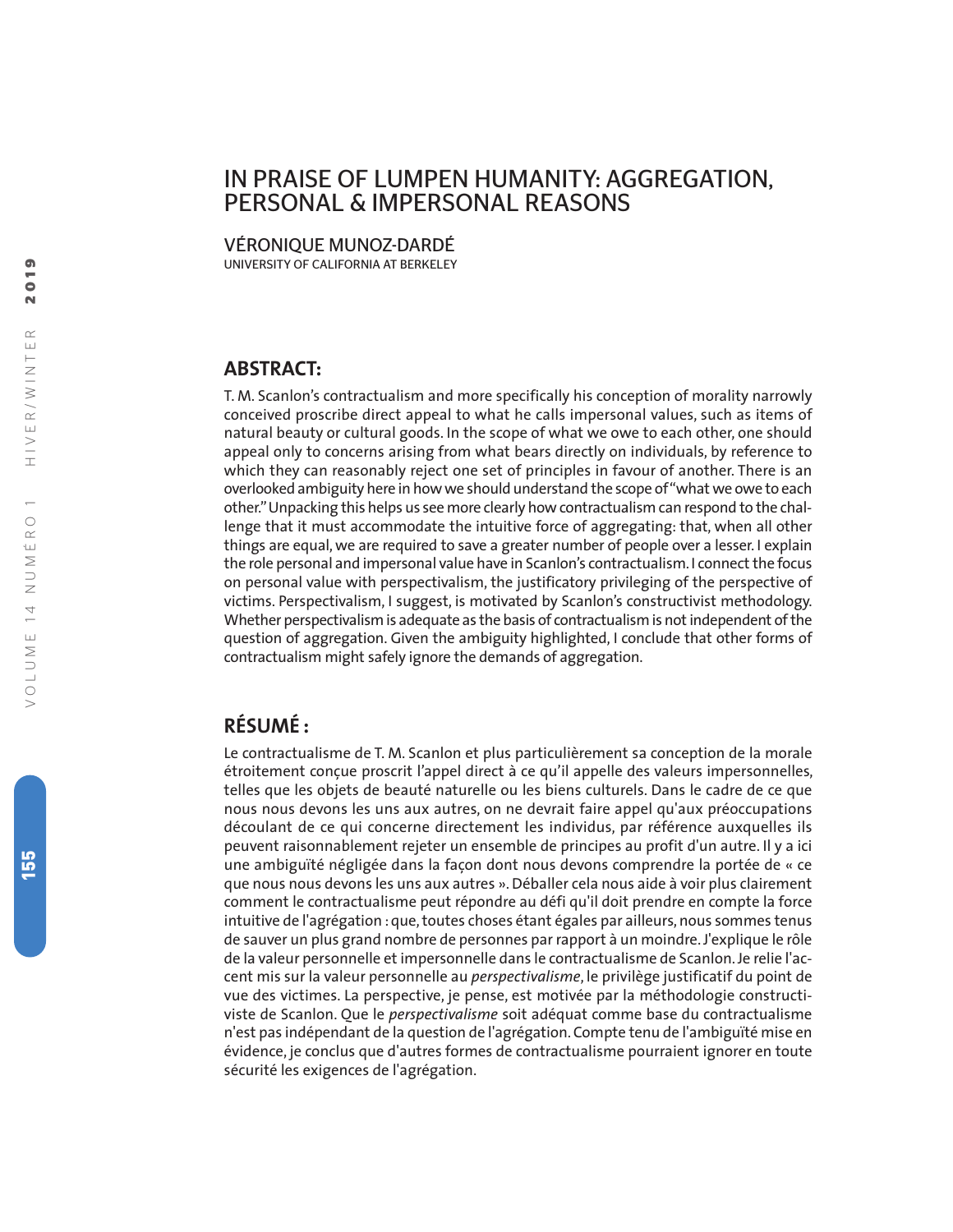Suppose I propose that we should build a high-tech industrial park right on the slopes of Mount Snowdon, an opportunity for greater profits given the proximity of the sea; or suppose we consider whether the British Museum should simply be remodelled as a luxury hotel, well-situated for Continental financiers on their way to the City from St. Pancras. In each case, you might object that the vulgar plan misses the significant value that resides in the object under threat: in the one case, that of natural beauty; in the other, that of great cultural worth. And it may seem fairly straightforward to conclude that it is the value that resides in the Welsh countryside itself, and the value in the institution of the British Museum that is the ground of such a complaint.

T. M. Scanlon's conception of morality narrowly conceived, or "Narrow Morality," as I will refer to it in what follows, does not allow such direct appeal to values such as these in justifying any prohibition on principles that govern how we should treat each other. Morality more broadly conceived may allow for an appeal to what he calls *impersonal values* such as items of natural beauty or cultural goods in themselves. But in Narrow Morality, we are allowed to appeal only to concerns that arise from what bears directly on individuals, and by reference to which they can reasonably reject one set of principles over another. Considering whether a principle might be rejected on impersonal grounds— "that is to say, for reasons that are not tied to the well-being, claims, or status of individuals in any particular position" (Scanlon, 1998, p. 219)—Scanlon explains:

Many people, for example, believe that we have reason not to flood the Grand Canyon, or to destroy the rain forests, or to act in a way that threatens the survival of a species (our own or some other), simply because these things are valuable and ought to be preserved and respected, and not just because acting in these ways would be contrary to the claims or interests of individuals. Whether they are correct in thinking this is not, however, a question to be settled by an account of the morality of right and wrong; it belongs to morality in the wider sense and to the broader subjects of reasons and value. … To claim this—to claim, for example, that in destroying an ancient monument or tree I do no wrong to anyone—is not to claim that we have no reason (or even no moral reason in the broadest sense) not to commit such acts. It would even be natural to say that it would be wrong to destroy these things, using 'wrong' in the broad sense in which something is wrong if there is a very serious reason against doing it. But insofar as the value of these objects provides me with a reason to preserve them, it would be a misrepresentation of this reason to say that it is grounded in what I owe to others. (Scanlon, 1998, p. 219) 1

Narrow Morality may well prohibit redeveloping Snowdonia or refashioning of the British Museum, but if it does so, it does so not through an appeal to the value inherent in these objects, but rather by consideration of the concerns and interests that individuals invest in the beauty of the one and the cultural worth of the other.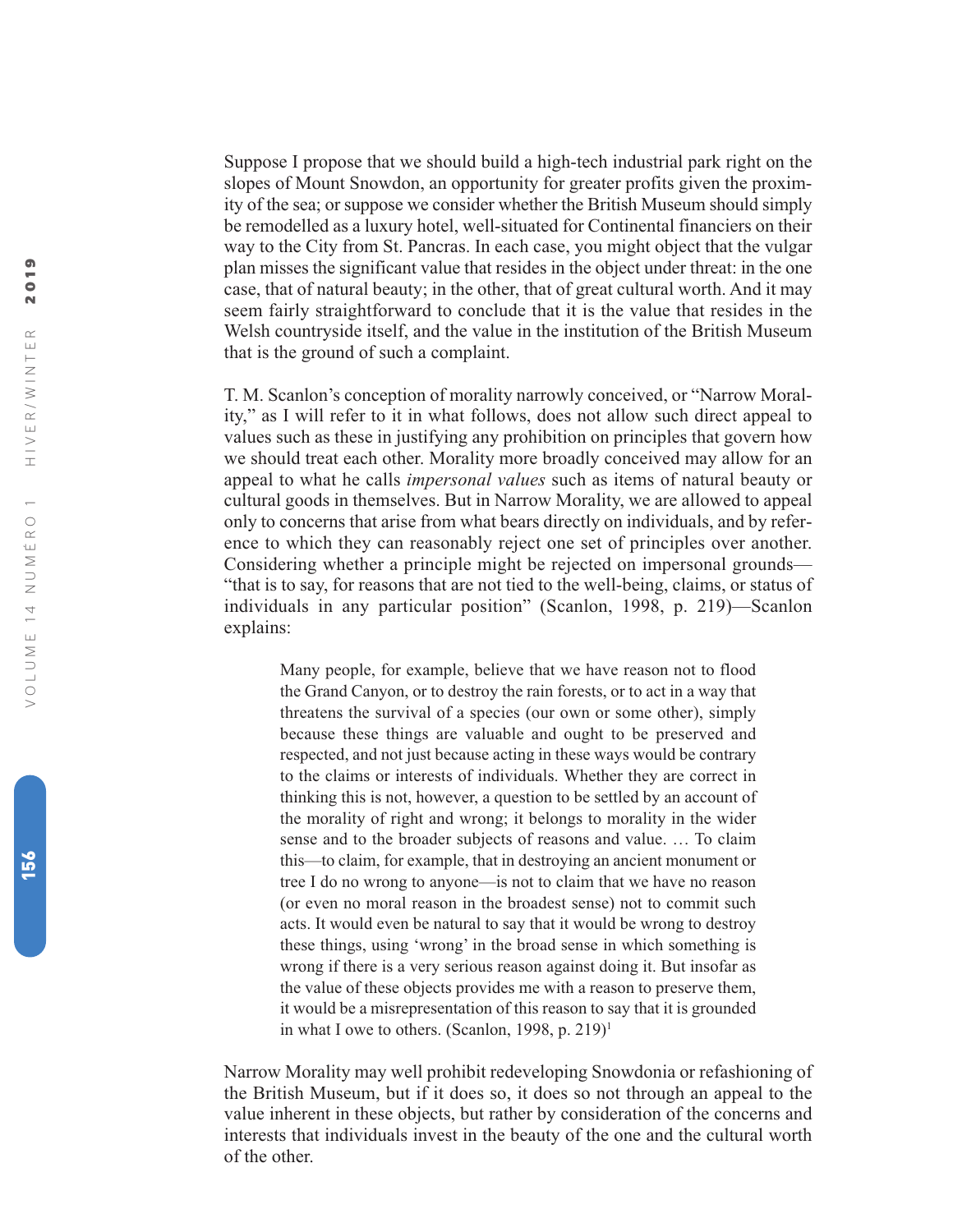This observation, I suggest, has a bearing on how we should understand Scanlon's now notorious discussion of aggregative concerns and requirements on saving the greater number in chapter 5 of *What We Owe to Each Other*. I shall suggest that there is an overlooked ambiguity in how we should understand the scope of "what we owe to each other," and this centrally connects to the overall ambitions of Scanlon's theoretical approach. In turn, that highlights a question about what significance *contractualism*, as an approach to moral and political theorizing, should place on the allegation that any adequate account of morality should take account of the intuition that, when all other things are equal, we are required to save a greater number of people over saving a lesser number.

What I set out to do in this brief paper is to explain how the contrast of personal and impersonal values fits into Scanlon's contractualism. I want to connect the focus on personal value with what we might call *perspectivalism*, the justificatory privileging of the perspective of victims. Perspectivalism, I suggest, can be understood as motivated by the form of constructivist methodology that Scanlon favours. Whether perspectivalism is an adequate account of the basis of contractualism more generally, though, partly turns on the question of aggregation. In consequence, with the ambiguity clearly in view, I'll suggest that the fortunes of contractualism do not so stand or fall on how we respond to allegedly aggregative concerns. 2

**1**

Consider two different glosses we can put on Scanlon's slogan about Narrow Morality, that it concerns what we owe to each other. We might read this so:

WWOtEO1: The collection of benefits, harms, injuries or rewards we each distribute among us all.

And we can contrast this with a rather different gloss, equally central to Scanlon's own concerns:

WWOtEO2: What is required and permitted of us deriving from the distinctive kind of justifications of our actions toward each other, where permission is filtered through what each can reasonably reject of the claims of everyone else.

The first of these picks out the set of concerns, goods, and rights that fall within the scope of Narrow Morality. The second definition, on the other hand, directs our attention to a particular procedure, or set of justifications, from which permissions, rights, goods, and penalties might be derived. As I read Scanlon's discussion of these matters, an ambition of the book is that in the end these two definitions should coincide: the set of goods and rights properly assigned to individuals are those derived by the procedure of reasonable rejection. But that raises a question that I'll pursue below: What if we question the scope of the derivation, but still accept the idea that a portion of morality connects directly with what we should give to, and can demand from, each other?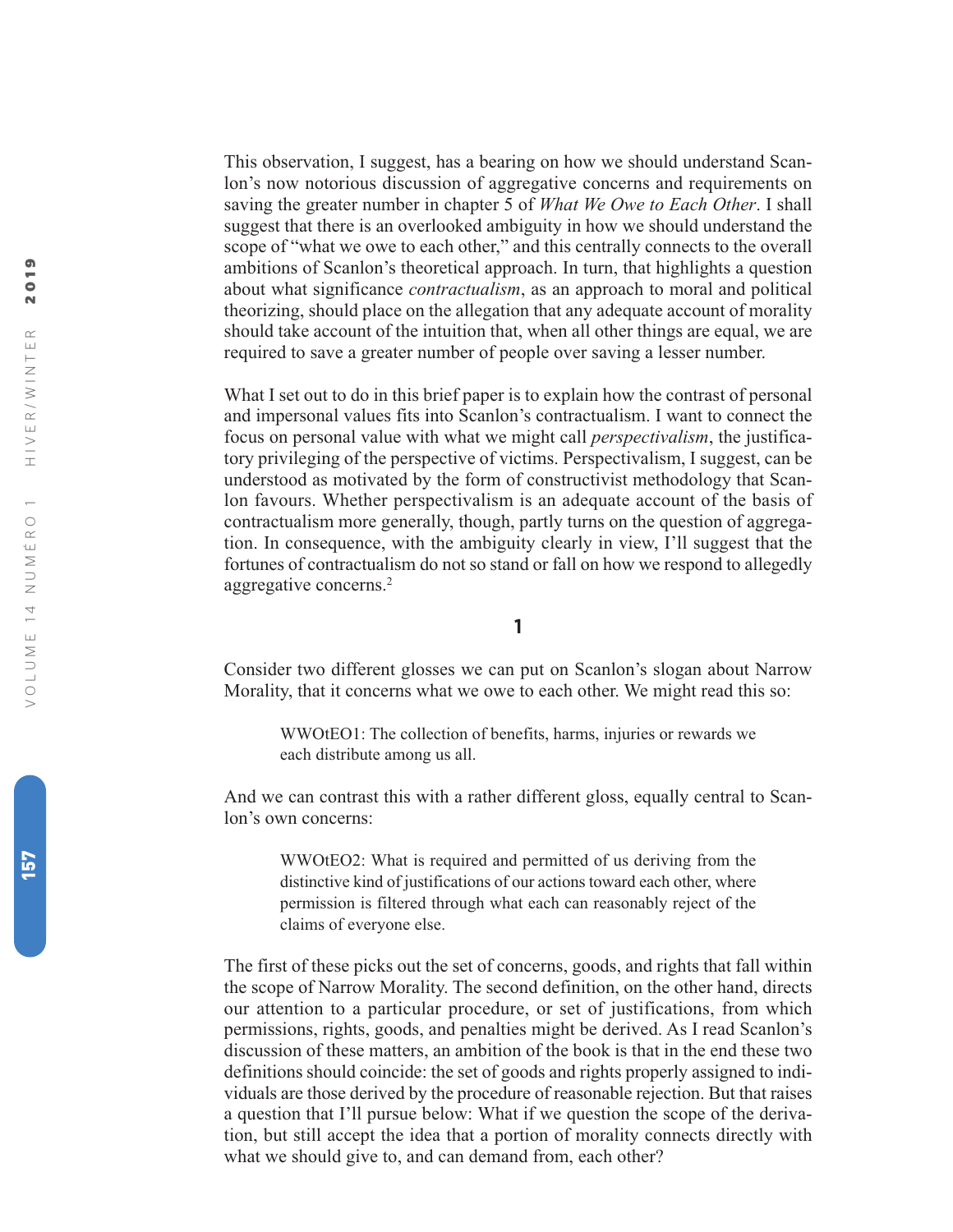Why should Scanlon rule out appeal directly to the beauty of Snowdonia or the worth of the British Museum in explaining the prohibition on speculative redevelopment? One answer is offered in his discussion of well-being and what we might call *Welfarism*, the treatment of well-being as a "master value." In criticizing such a conception of well-being, Scanlon rejects an associated methodology: that we should identify the foundational values of morality and derive our principles on the basis of these (Scanlon, 1998, chapter 3, particularly p. 141ff). Scanlon objects to such foundationalism: we should not suppose that we can give a complete overview of the grounds of our moral verdicts that make no appeal to other normative notions. In its place, he suggests that we need a holistic and piecemeal approach to moral theorizing that looks to the local arguments we are prepared to give in favour of, or in opposition to, a particular verdict. This will not be uninformatively circular, he assures us, if the system as a whole has appropriate virtues.

Buried in this rejection of foundationalism is an additional methodological element beyond the appeal to holistic properties of theories, and a preparedness to deal with these matters piecemeal; we might label this additional constraint *perspectivalism*. If our systematic account is to look to the justifications we offer in local disputes, there remains the question *whose* arguments need to be taken into account. For example, one might think that the torture of young children is something that we can all easily recognize as a wrong, something to be annotated as such in any acceptable account of rights and wrongs (Thomson, 1990, p. 30, n. 19). But in the context of Scanlon's approach, another question comes to the foreground: whose objection to this behaviour should be seen as fundamental to its rejection? If it is simply the recognition of the badness of this situation by just any one of us, or all together, then nothing, so far, indicates any difference in this kind of harm from the despoliation of Snowdonia: in both cases we find, on the one hand, something of a recognizable value and, on the other, actions that fail properly to respect that value. If ruining Snowdonia is ruled out by an impersonal value, one might suppose that the torture of children too is ruled against by something impersonal.

Note that for Scanlon it won't do to make the difference reside in the idea that the values in play with young children concern the welfare of persons. This is not because one may not consider infants, being still before the age of reason, properly persons. It is rather that the rejection of foundationalism in moral theory prevents us from privileging any particular source of value as having a distinctive role here. The insistence that persons are special and, in turn, so too are their interests is no less a form of the foundationalism under question than making an eloquent ecological plea for the significance of Snowdonia is.

What Scanlon's methodology requires is that we focus on the features of local disputes about what to do, or about what we should rule out as impermissible: contexts of providing or rejecting justifications for courses of action. Against

 $\overline{\phantom{0}}$  $\overline{\mathbf{N}}$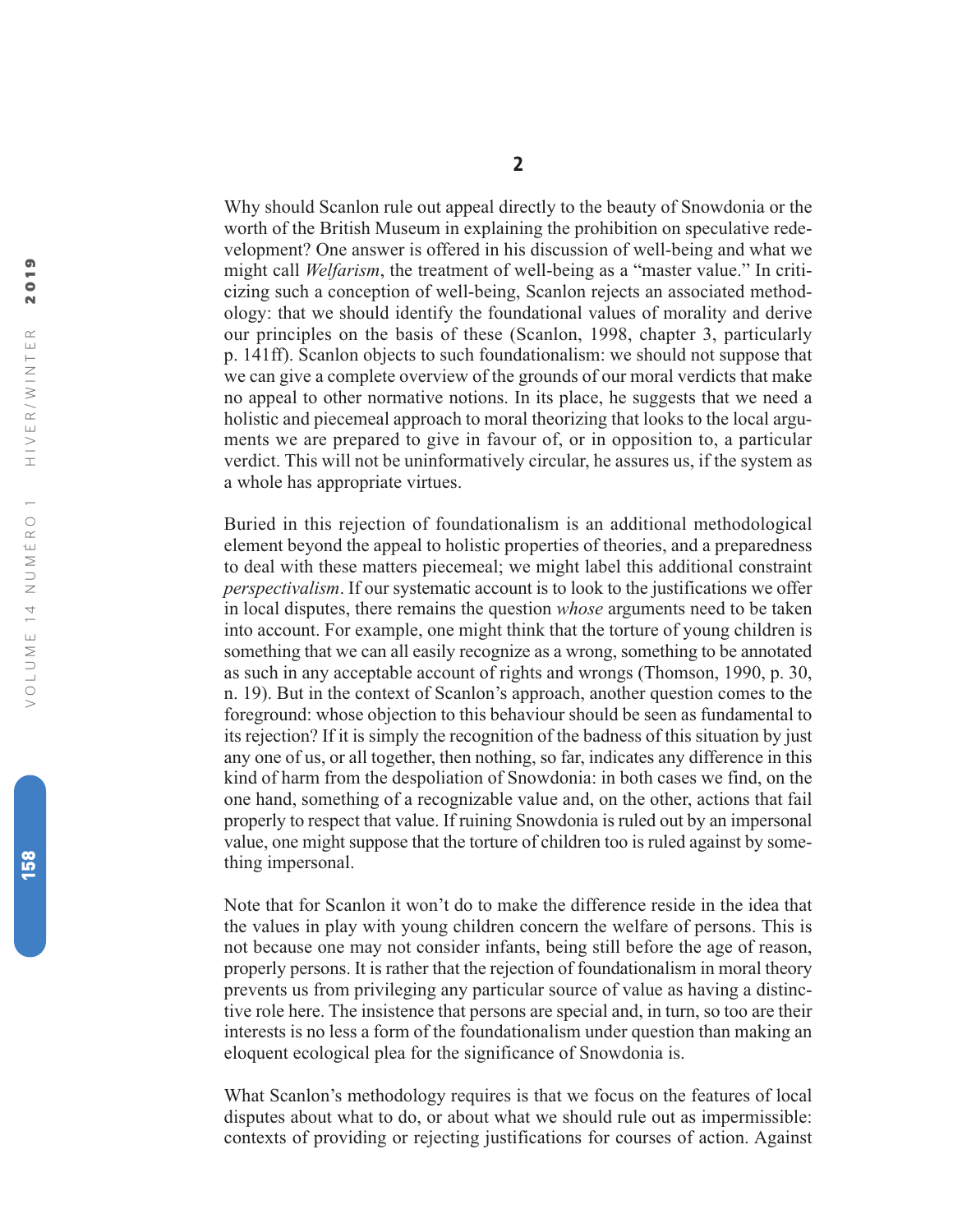this background, one might surmise that the claims of well-being arise as significant not in virtue of some kind of foundational value—that the welfare of infants, or puppies, is paramount—but precisely because, as matters stand, victims protest of their injuries (that is, of the damage done to their well-being) or others protest on their behalf, standing in for the perspective that the infants would have. Rather than taking any *value* as foundational, Scanlon takes as primitive the form that justification takes: the essential elements in providing and testing a justification for any course of action. In doing this, he privileges the perspectives of those who formulate justifications and those to whom justifications are given. The justificatory privileging of the perspective of victims is what brings out the contrast with the despoliation of Snowdonia, and what marks the bounds of Narrow Morality. The torture of young infants belongs properly within the scope of Narrow Morality, if we can extend the concern for victims to them, even if they are not yet actually able to occupy the position of justifiers or justified to agents.

**3**

Scanlon's principal objection to treating well-being as a master value, as found in Welfarism, is the commitment—that allegedly comes with it—to foundationalism. We have no reason to suppose an adequate account of our moral practice can be provided through a re-description of the piecemeal parts of our moral scheme in terms other than those of right, wrong, entitlement, or prohibition: these terms provide appropriate justification for the consequences of normative classifications.

So, even if Scanlon rejects the foundationalist ambitions of utilitarianism as misguided, that leaves open the possibility that he might still agree with Welfarists about what is of significance in each case of right or wrong. Leaving aside the foundationalist ambition, it might turn out that rightness and wrongness always turned on the benefit or harm to some person's or persons' well-being. But, in fact, Scanlon disagrees with Welfarism here too. Welfarism is focused distinctively on questions of benefit and harm, and different forms of Welfarism debate what can be considered part of one's welfare. Although Scanlon doesn't deny that harm and benefit generate reasons for us, he rejects the idea that these could exhaust our concerns in justifying a principle as correct or in rejecting a principle as unreasonable. Most notably, Scanlon insists that we all have an interest in questions of fairness as well as questions of welfare. The complaint of unfairness, he highlights, is *not* reducible simply to a second-order complaint of harm:

It is no doubt particularly clear that individuals typically have strong reason to want to have certain benefits, and to want to avoid pain and injury. Perhaps this claim can be generalized to cover anything that affects "how well one's life goes." But these are not the only things that people have reason to want and to object to being deprived of.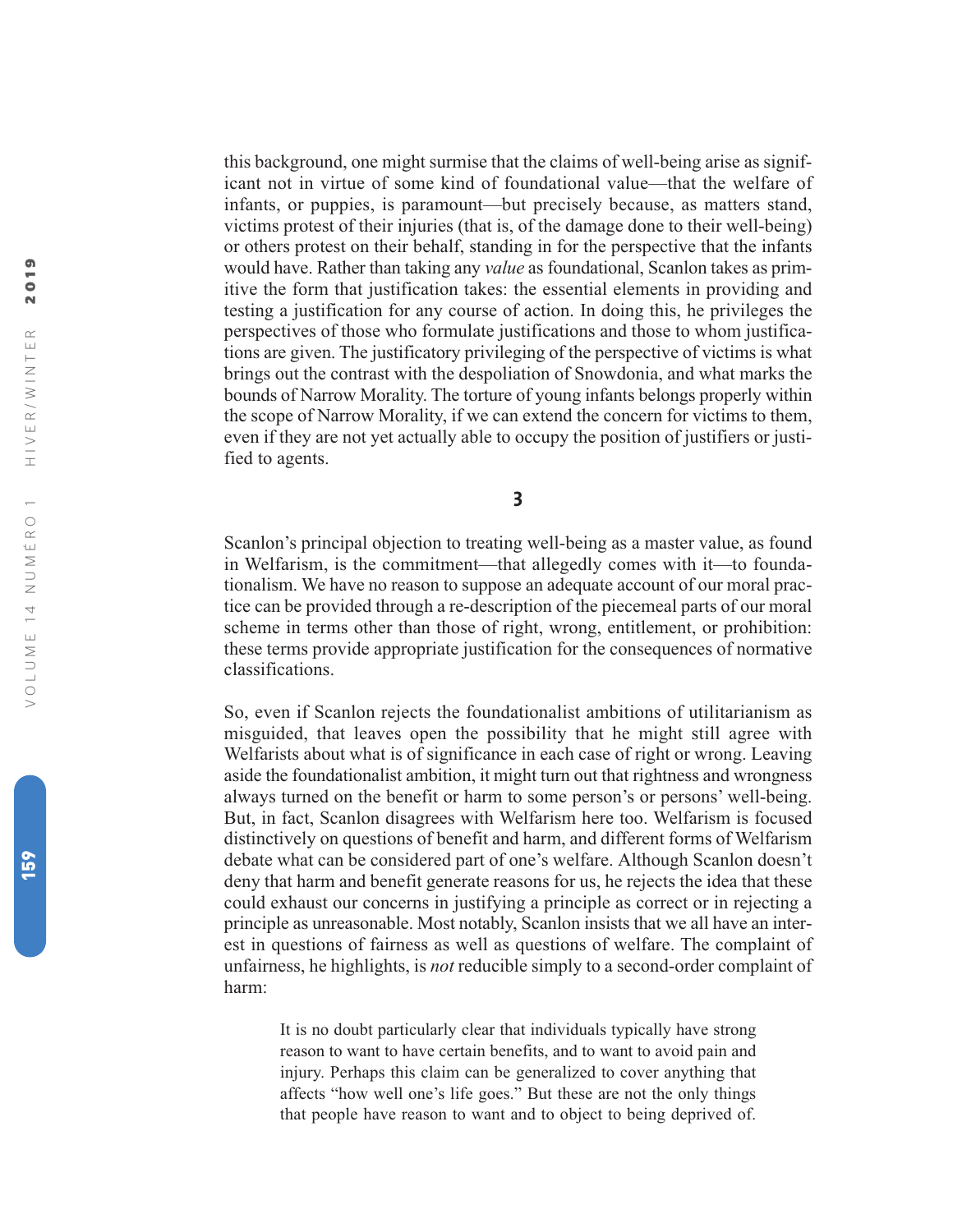…For example, … it is reasonable to object to principles that favor others arbitrarily. A principle that favors some in this way will often deprive others of benefits and opportunities they have reason to want. But *why should these concrete disadvantages be the only grounds for objecting to such a principle*? It would be circular for contractualism to cite, as the reason that people have for objecting to such principles, the fact that they are wrong according to some noncontractualist standard. But we need not choose between objections of this kind and objections based on loss of well-being. We have reason to object to principles *simply because they arbitrarily favor the claims of some over the identical claims of others*: that is to say, because they are unfair. In the process of moral reflection that contractualism describes, this provides a perfectly understandable reason for finding partial principles objectionable, a reason that does not depend on a prior idea that such principles, or the practices they would permit, are wrong. (Scanlon, 1998, p. 216, emphasis added)

The complaint of unfairness goes beyond a second-order complaint about the distribution of harms and benefits. Should we then think of fairness as an impersonal value? If the key contrast between the natural beauty of Snowdonia and torture were a matter of how individual persons are affected with respect to welfare, one might surmise that fairness could not be a value embodied in individuals as such. Like natural beauty, it might be thought of as the kind of value that stands apart from, and needs to be abstracted out of, more basic concerns that all organisms pursue, and which play a central role in understanding welfare. We might think that morality broadly understood needs to bring into harmony such further values with any concern we have with welfare. As I have already noted, this interpretation doesn't really fit the way Scanlon sets up the issue. He is unlikely to mark out the realm of personal value in quite this way, since he is critical of the foundationalist ambitions of utilitarianism and of Welfarism; so, fairness could hardly earn its keep by being introduced as yet some further matter of import that we needed to recognize.

We can see how fairness properly belongs within the personal realm of concerns if we make more explicit the role that different perspectives play in settling the moral claims on us. Fairness finds its place among personal perspectives on what it is reasonable to rule out: victims may complain that they have been wronged through being treated unfairly, even if no harm to their welfare can be identified independent of the insult of unfairness. Moreover, we may reasonably reject some course of action given its unfairness, even if no one as such is harmed, and no individual is the victim or is wronged. Indeed, one may take fairness as precisely the example that Scanlon wishes to highlight of that aspect of our ordinary justification of courses of action that cannot be accommodated within a foundationalist methodology. It is something of concern to those who seek to justify a course of action or reject the actions of others; yet it is something that can be framed only in normative terms, as he goes on to observe, just after the lines quoted above: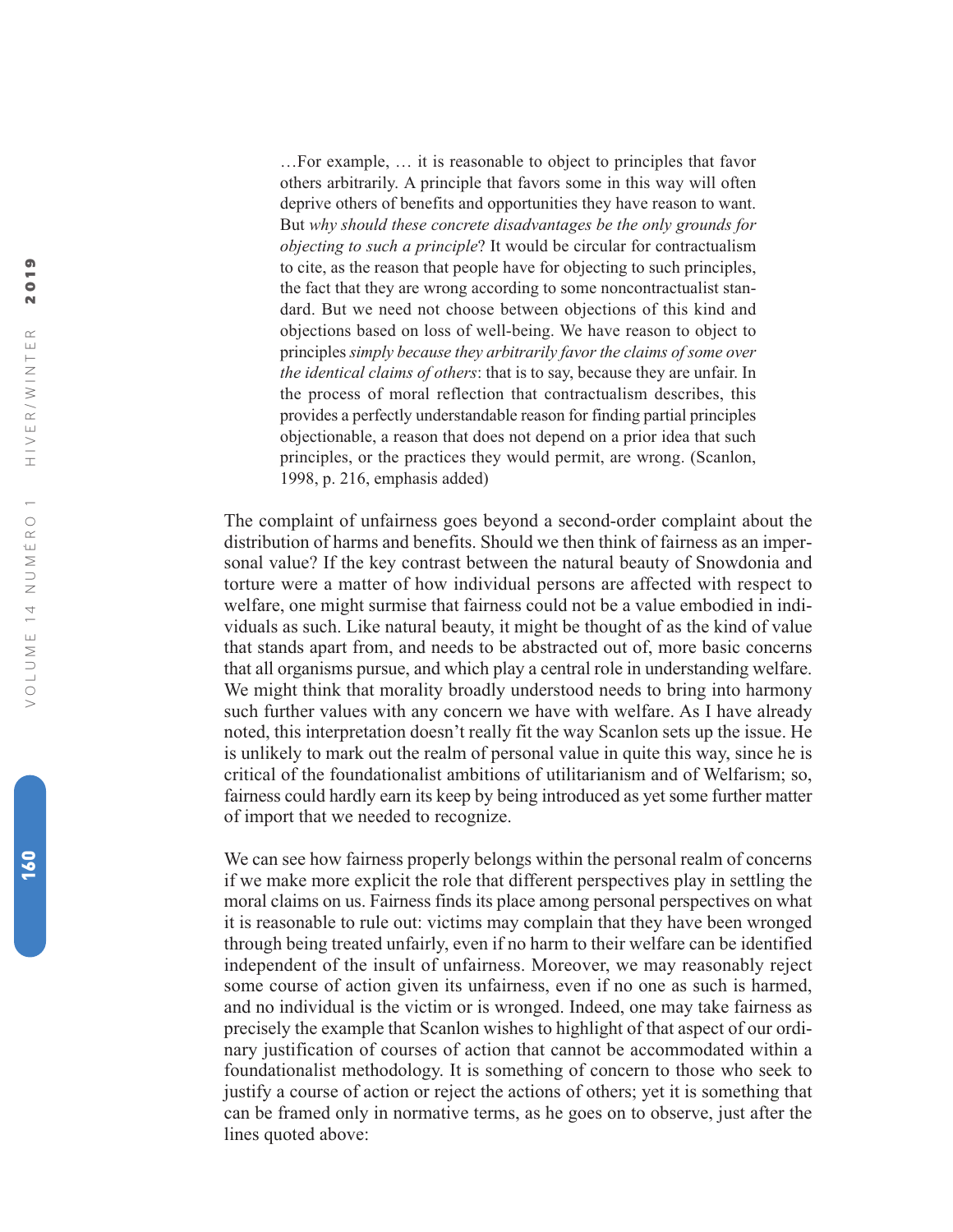It seems to me an important strength of contractualism that, in contrast to utilitarianism and other views which make well-being the only fundamental moral notion, it can account for the significance of different moral notions, within a unified moral framework, without reducing all of them to a single idea. (Scanlon, 1998, p. 216)

One might then see, lying behind the discussion of circularity, the faintest sketch of a constructivist account. We need only suppose that all agents start with each having a concern for welfare, their own plus that of their loved ones, and a concern to justify their actions to anyone else equally disposed to justify their behaviour. Fairness figures both as a concern with the effects on well-being of unduly favouring some over others, but also as an interest with reasonable *procedures*, a concern we might consider inseparable from the focus on reasonable justification *to* individuals. This second concern is still placed by Scanlon in the realm of personal reasons, precisely because it has to do with the status of individuals within a pattern of justification:

In discussing fairness … I maintained that it is sufficient ground for rejecting a principle that it singles others out, without justification, for a privileged moral status. Even if these reasons do not have to do with well-being, however, *they are still what might be called personal reasons, since they have to do with the claims and status of individuals in certain positions*. (Scanlon, 1998, p. 219, emphasis added)

Scanlon insist about reasons of fairness being in one sense personal. However, what is distinctive is that concerns of fairness arise within the structure of justification of individuals to each other. Out of this pattern, we will have the reasons of morality narrowly conceived, grounded either in what people care about or, as the case of fairness illustrates, in what they care about in the *structure* of justification itself (such as treating alike, alike, for example).<sup>3</sup>

We started the discussion with the methodological constraint, *perspectivalism* , the privileging of the perspective of victims in understanding the force of moral claims. Setting perspectivalism up as in opposition to foundationalism, and providing an alternative approach to moral theorizing, one might also suggest that this constraint is closely tied to a constructivist methodology in such theorizing. What Scanlon identifies as Narrow Morality is of interest to us not so much practically—that is to say, as part of a substantive question about what we should care about (although that may be of concern)—as theoretically, as making us see what the distinctive nature of moral concerns are in the first place. It shows us what we can establish about the moral, while making the minimum assumptions about the activity we are engaged in.

And putting things together in this way brings into focus the question about Scanlon's treatment of aggregation that I want to raise in this brief discussion. It is not at all obvious that the only sense we can make of a contractualist perspective on social policy is via Scanlon's formal ambitions of framing a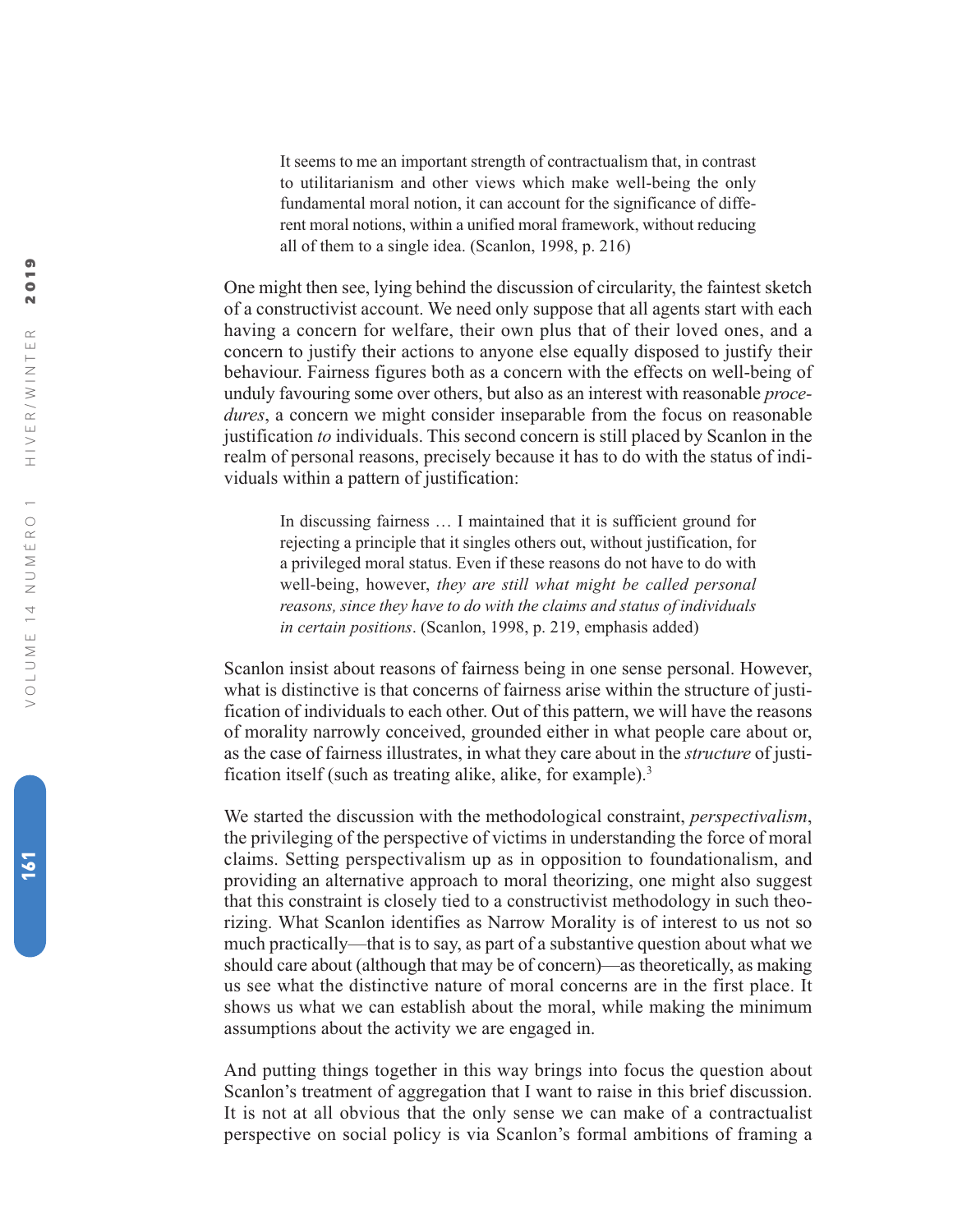constructive justification of the various elements of Narrow Morality. That is, in other terms, it may suit us for some purposes just to focus on the first definition of what we owe to each other, WWOtEO1, as the basic remit of measuring the correctness of such policies. In contrast, given a constructivist gloss, in keeping with WWOtEO2, Scanlon's story gives an account of why impersonal values should have no role in Narrow Morality. Without this additional constraint, we have no clear-cut basis to rule in or out of our deliberations further values other than those of welfare or fairness. And what I'll suggest in the discussion that follows is precisely that the constructivist gloss on personal values skews Scanlon's presentation of the problem of aggregation.

## **4**

In *What We Owe to Each Other*, Scanlon resists consequentialist theories that aggregate the sum of welfare. He requires that we adopt principles that no one has a reason to reject: we are to justify principles to each of the people they affect. Indeed, one might surmise that the original impulse against impersonal values is to resist theories that would require that the aggregation of modest advantages to a large number of people outweigh the severe cost to each of a much smaller number of people. This is the sort of unintuitive result of utilitarian theories highlighted by Scanlon's much-discussed example of Jones and the football fans. 4

The moral Scanlon wishes to extract from the example of Jones is that we should not find the aggregation of lesser harms of the various and numerous viewers sufficient to outweigh the more serious concerns of the single Jones. This shows that at least some commonly proposed aggregative principles are counterintuitive, and so likely to be rejected within a systematic theory. But it doesn't in itself show that aggregative concerns never have any force over us. Consider: in a case where an identical severe harm threatens to befall two groups of people unequal in number, no one individual would seem to have any concern greater than that of any other. In the kind of examples Scanlon considers, each out of three people faces near-certain death if not rescued: we can imagine them stranded one on one rock, and two on another, and a lifeboat with time to rescue only one of these two groups as the tide rises.

Now Scanlon himself feels the intuitive pull of a requirement that the person in charge of the lifeboat should strive to save the larger-numbered group, all else being equal. While he feels that pull, he wishes to resist any explanation of it in terms of aggregative principles. As with his earlier discussion of well-being, he is concerned to derive an account of the relevant values out of the pattern of argument that individuals can offer for or against the rejection of various policies. Where an identical severe harm befalls all members of the two groups, individual reasons are balanced. If one can save either group but not both, there is no welfarist concern that any given individual can appeal to as a victim in order to back up a complaint against a principle that permitted rescuers to save the others rather than him or her. In each case the well-being of some individual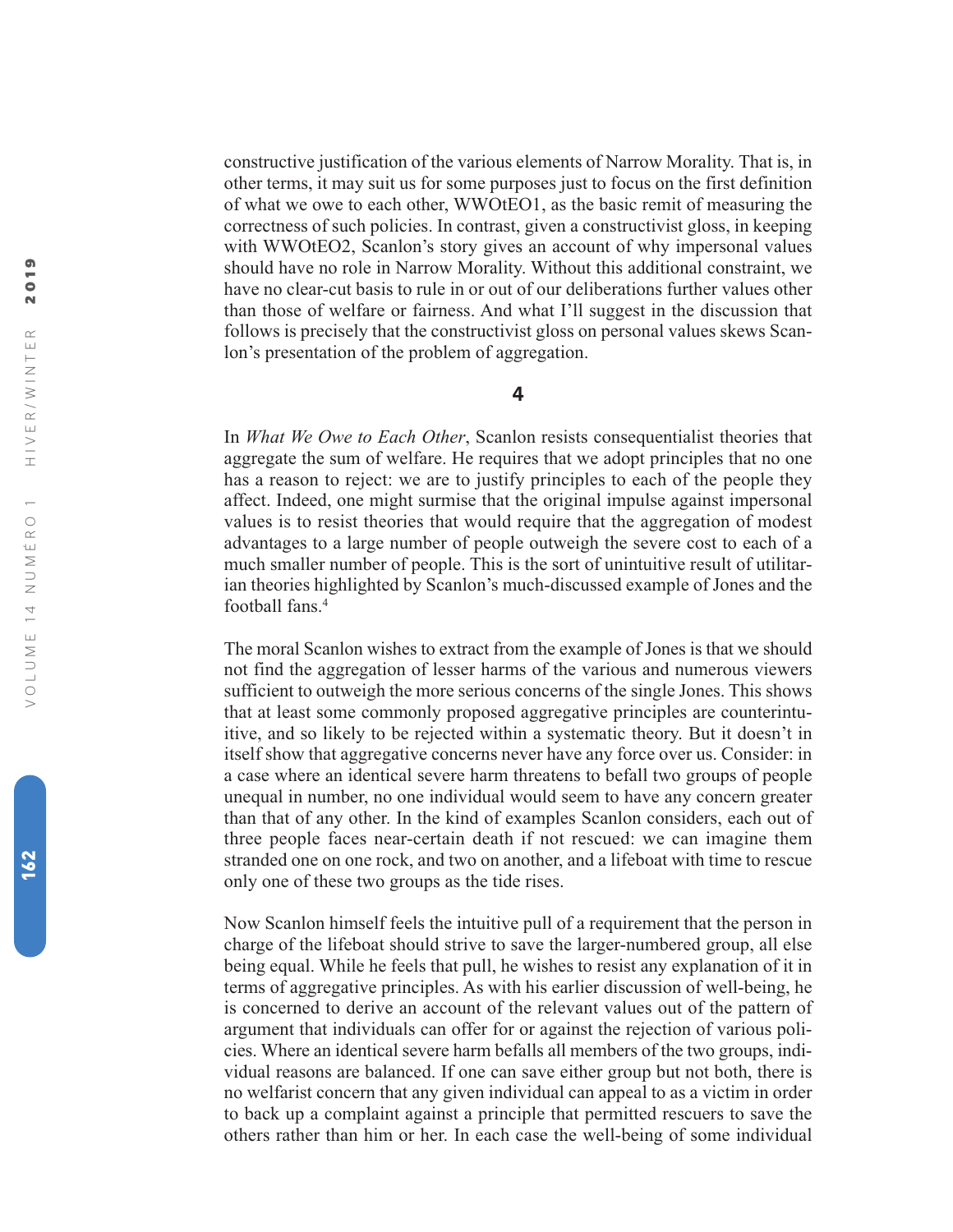will be sacrificed, and no individual has a greater claim than any other individual. So individual claims seem, at first sight, not to favour the saving of the larger group over the smaller, but rather (as John Taurek originally proposed) an indifference between them. Moreover, direct aggregation of claims (or "reasons" as Joseph Raz has it) is not permitted, as far as Scanlon is concerned, given the structure of justification. 5

Again, as has been the object of much discussion in the further literature, Scanlon seeks to draw on resources that he finds in Frances Kamm's writings to offer an explanation of why the requirement to save the greater number arises (See Kamm, 1993, p. 116-117). In essence, his proposal is that we need a different procedure for cases in which we can save either of two people, one-on-one cases, and two-on-one cases such as that facing the person in charge of the lifeboat. The additional person on the rock with two people will have a complaint if we adopted the same procedure for a one-on-one case and for a two-on-one case.

Most commentators (often coming from very different perspectives) have found what Scanlon has to say here unsatisfactory. <sup>6</sup> But what I want to do here is to abstract away from that specific dispute and reflect on the terms in which the debate has been framed in the light of the concerns we have raised so far. For if Scanlon is to provide a principle in this case consistent with the constraints he imposes on a systematic moral theory more generally, then he needs to find a source of justification that arises from, so to speak, a victim's or rescuer's perspective.

That, I take it, is how we are to understand his proposal that in the larger group, the surplus person has a complaint that he or she has not been taken into account. Were such a complaint appropriate, then one could understand its force as arising, as with fairness, through a concern with the proper *form* that justifying to others and being justified to should take. In this way, the consideration would be appropriately individualistic in the sense that Scanlon endorses. And, once the proposal is seen in this light, whatever its other difficulties, it should be clear that no appropriate procedural ground has been identified. For the concern that the additional person has not been taken into account rests on the thought that the rejected verdict ("Save either group") is the same whether the competing groups are one-on-one or two-on-one. But that the outcome of a deliberative procedure is the same when the numbers are different does not suffice to show that the considerations that lead to the outcome are the same in the two situations. Rather, we need some sketch of the reasoning that leads to the decision. And, if the complaint is at root a procedural one, then we need to have highlighted what the procedural failing is in coming to the same conclusion in the two-on-one case, as the one-on-one case. And, at this point, one would be rightly suspicious that the needed material can be provided only by an illegitimate, aggregative thought: namely, that there is one on one side and two on the other, and that this should generate a different decision. And that thought is precisely what the argument seeks not to assume. 7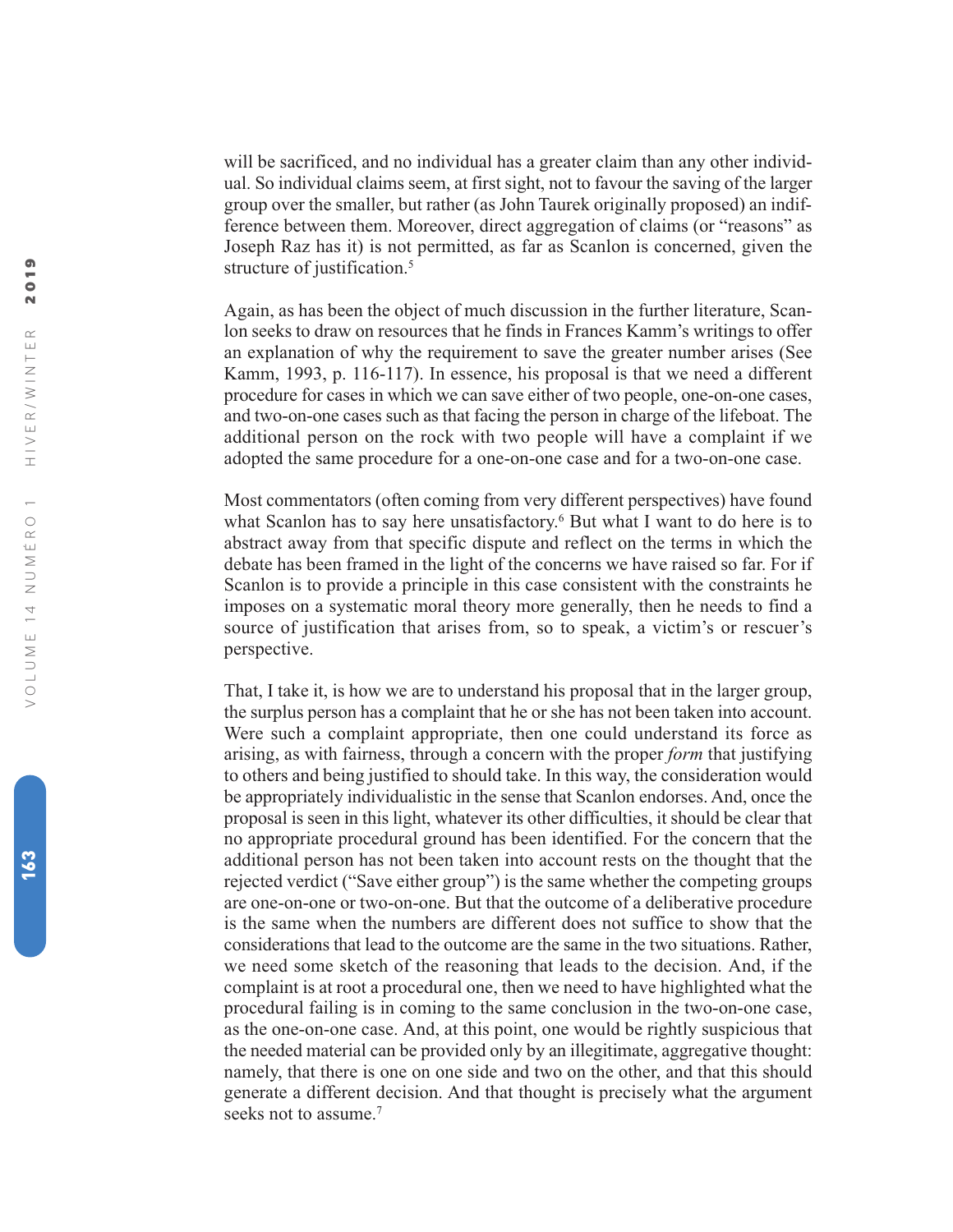Faced with the difficulties of Scanlon's account, some, following Derek Parfit, are quick to suggest that contractualism should drop the "individualist restriction" and simply embrace aggregation. But for those who hold that justification to individuals is at the core of the appeal of contractualism, that move is profoundly unattractive. Another way of addressing these difficulties, but one that holds on to the individualist restriction, is to adopt a narrower understanding of what we owe to each other: namely, an understanding of it as a set of fundamentally relational requirements, or as involving a second-person perspective. (See Wallace, 2019, and Darwall, 2006.) According to such relational conceptions, morality involves a set of requirements that are connected to claims others have against us, things that we owe them to do.

Within this approach, we can explore thoughts about the significance of the number of people that our actions may affect. <sup>8</sup> What the approach relies on, though, is a pattern of binary relations between individuals: each owing concern *to* the other. So depicted, the view does not focus on structural considerations that go *beyond* these duties of one to another. It is unclear how fairness as such, as opposed to the distribution of harms and benefits it gives rise to, fits within it. But, as our discussion above has highlighted, it may well be that just such structural concerns take centre stage in our moral concerns. It is plausible, that is, that there is such a thing as pure procedural fairness. Therefore, the question is whether the constraint of looking solely at the mutual relations among pairs leave one sufficient resources to offer a plausible explanation of the duty to save the greater number: one that holds on to the individualistic restriction, but also avoids sidestepping this structural aspect of what we owe to each other.

Let us take stock. Stepping back from Scanlon's specific initial proposal in *What We Owe to Each Other*, we can discern the following structure in the position he recommends. The personal claims that each has constitute the starting point in the web of Narrow Morality. These personal claims are the potential costs (in terms of harms and lost opportunities of benefit) that accepting a given principle may entail. But, in addition, we have seen that there are further concerns that cannot easily be analyzed just in terms of personal reasons, as illustrated by the value of fairness. Fairness clearly is a structural consideration, and one that arises in the context of the practice of justifying principles to each other. In considering the acceptability of a principle, an individual may be moved by the concern that it would be unfair to that individual, or to others, that the act in question be permitted. But nothing we have said so far shows that this is the only such structural concern that could arise in the context of mutual justification. So, we could seek to locate Scanlon's defence of aggregative intuitions not simply at the level of personal reasons, all of which seem to balance in the relevant cases, but in some suitable *structural* concern that would explain why it would not be reasonable to permit a policy of saving the lesser number.

And, as we have seen, Scanlon emphasizes the possibility of such structural considerations in his rejection of a Welfarist account of the grounds of reasonable rejection. It should be no surprise, therefore, to find Scanlon further concer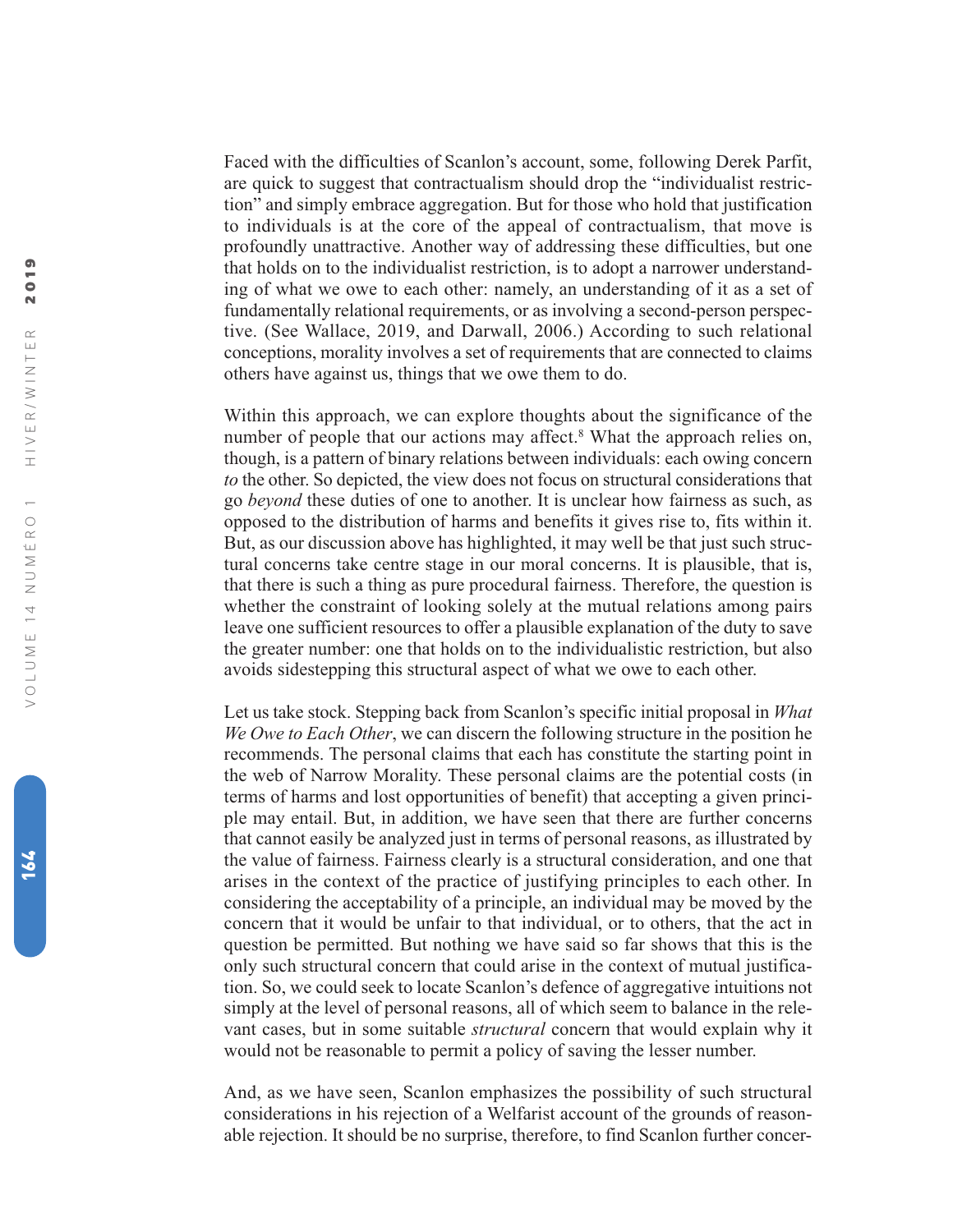ned with pattern-related, or structural, features in his most recent discussion of intuitions about saving the greater number and the attraction of aggregative principles. In a recent article, "Contractualism and Justification," Scanlon withdraws his earlier proposal about how to vindicate saving the greater number, but still seeks to affirm the principle, this time by appealing explicitly to structural concerns.

On the new view, if one can save two people on Left Island or five people on Right Island, but cannot save both groups, we still suppose that one is rationally or morally required to save the people on Right Island, if all other considerations are balanced. However, Scanlon now suggests that restricting the reasonableness of rejection solely to the *personal* reasons an individual has to accept or reject a principle in pairwise comparison with another individual is mistaken. Impersonal reasons and aggregative reasons may not be an individual's grounds for rejecting a principle, they may still explain whether the rejection is reasonable or not. The new view allows for the possibility that what makes it unreasonable to reject a principle is sometimes not just the costs that alternative principles involve for an individual, but rather a broader range of factors. In the example we are considering, while a principle to save the lesser number (i.e., save those on Left Island) would be reasonably rejected by those on Right Island, since such a principle would be insensitive to the number of reasons in play on Right Island, it would be unreasonable for those on Left Island to reject a principle to save the greater number (i.e., those on Right Island). We would, that is, take it into account that there are *more reasons* counting in favour of one course of action than the other. Given the incompatibility of the two courses of action, this has the consequence that it would be impermissible to save the Left Islanders.

The question is settled at the level of reasons by relying on the number of reasons. Whether the number or balance of reasons across individuals is the crucial structural element in the situation is a moot point. If one is unhappy with the original response, that is, it remains to be seen whether the new one convinces any better. But the important feature of the new view to note is that, as with fairness, the reasonableness of rejection is now explicitly settled by relying on considerations other than solely individual costs and benefits.

Now, suppose that Scanlon fails even in this revised version to find a suitable procedural source for the relevant requirement of saving the greater number. And suppose that, with Scanlon, you feel the force of the intuition that saving the greater number is required of us. Is that sufficient to show the failure of contractualism? It is at this point that I think it useful for us to distinguish between contractualism as a general model of moral and political thought, and the constructivist ambitions that Scanlon sketches in *What We Owe to Each Other* that give rise to his distinctive form of contractualism. It may well be that without some such further justification, Scanlon's constructivism will be frustrated, given a commitment to the principle of saving the greater number. Recall that Scanlon seeks to provide a noncircular account of what we value in Narrow Morality by providing an overall systematic theory of how we justify one to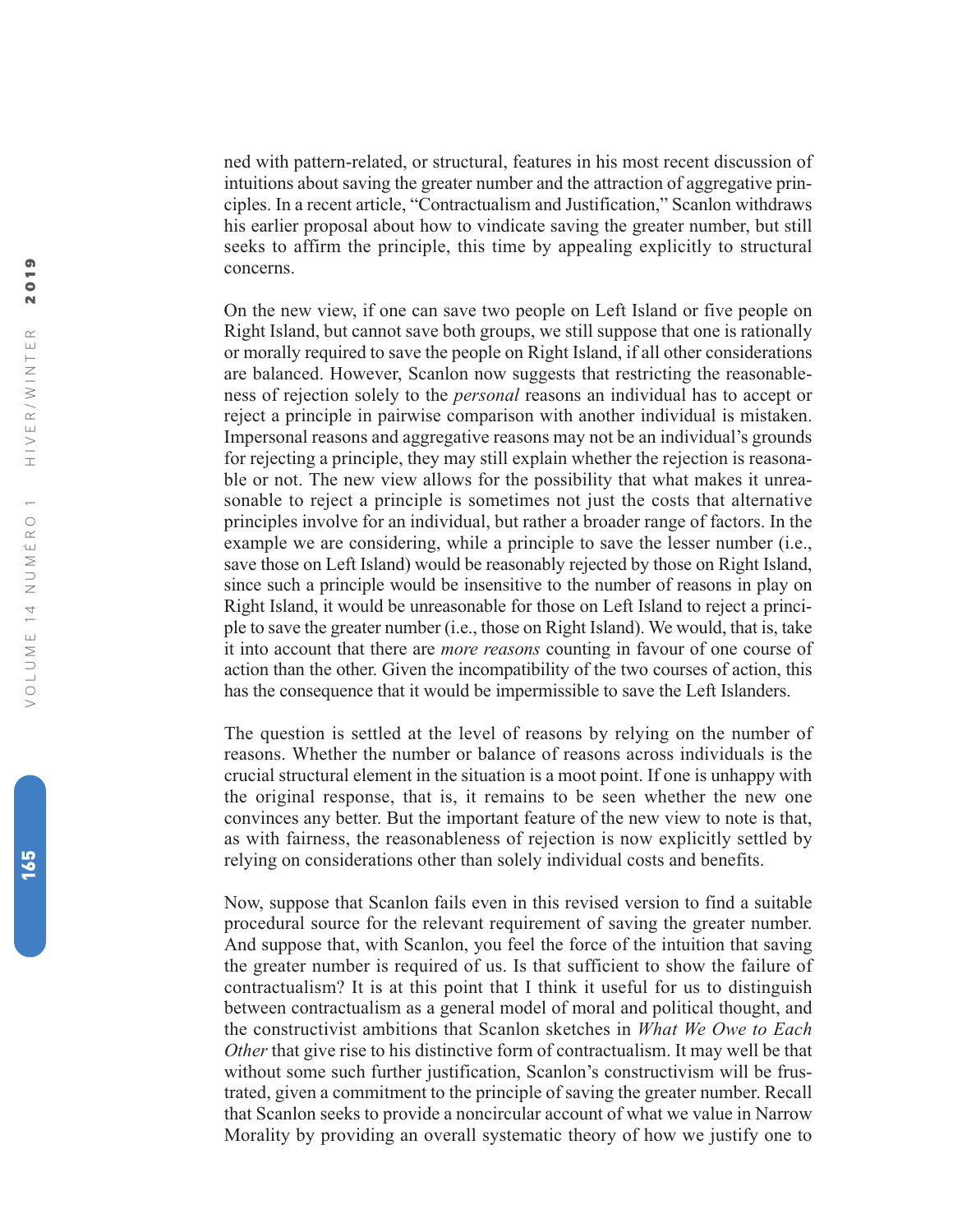each other. The kinds of things that actual or potential victims can appeal to on their own behalf are taken as basic. This is in contrast to looking outside of the practice of giving or receiving justifications for something more basic that can reveal the correctness of our claims. In this context, if we think the two in the larger group together have a complaint against the permissibility of saving the other one, then we can find little ground for this in the concerns Scanlon is prepared to take as foundational.

On the other hand, if by *contractualism* we mean the more general methodological focus on the need to weigh social policies against the concerns and claims of each individual, rather as our first conception of the extent of Narrow Morality suggested, then the verdict is not so clear cut. We are already aware that the kind of claim that Snowdonia has over us, or that the British Museum has, is something that goes beyond what Scanlon conceives of as Narrow Morality. Why then shouldn't we be as prepared to recognize, in any intuition in favour of the greater number, that we are moved by further concerns as well: that we are, for example, moved by thoughts of *lumpen humanity*? That is, why shouldn't the seemingly aggregative intuition that Scanlon's interlocutors are moved by show that we are responsive to values that do not fit within Scanlon's constructivist framework? Perhaps the sheer volume of human life is of concern to us, and the proper way to respect that value is to make sure that sufficient human flesh is living.

Putting matters this way no doubt caricatures the concerns of those moved by the idea that we are required to save the greater number. But teasing aside, the formal point remains: for all that has been said about the claims that each has on others, grounded in their personal concerns, nothing about the original picture of contractualism requires that these be all that matters in our moral arbitrage. Since we recognize impersonal values in such things as Snowdonia and the British Museum, perhaps we should think of the impulse towards aggregation here as a symptom of some further value, in addition to and not competing with personal concerns, which naturally aggregate.

#### **5**

The debate around Scanlon's discussion of the choice between groups has tended be focused on the need for some aggregative principles to do justice to an intuition of the requirement on saving the greater number. In that context, it has often been suggested that the failure of Scanlon's argument is a decisive case against a contractualist account of morality.

Even on Scanlon's own terms, such a conclusion would be hasty. Although Scanlon wishes to focus on Narrow Morality in *What We Owe to Each Other*, the discussion admits that there is a broader range of concerns that we have, and values to which our deliberations answer. One defeats Scanlon's account of morality only where one also considers all the possible ways in which he can accommodate this intuition in combining morality more widely with morality narrowly conceived.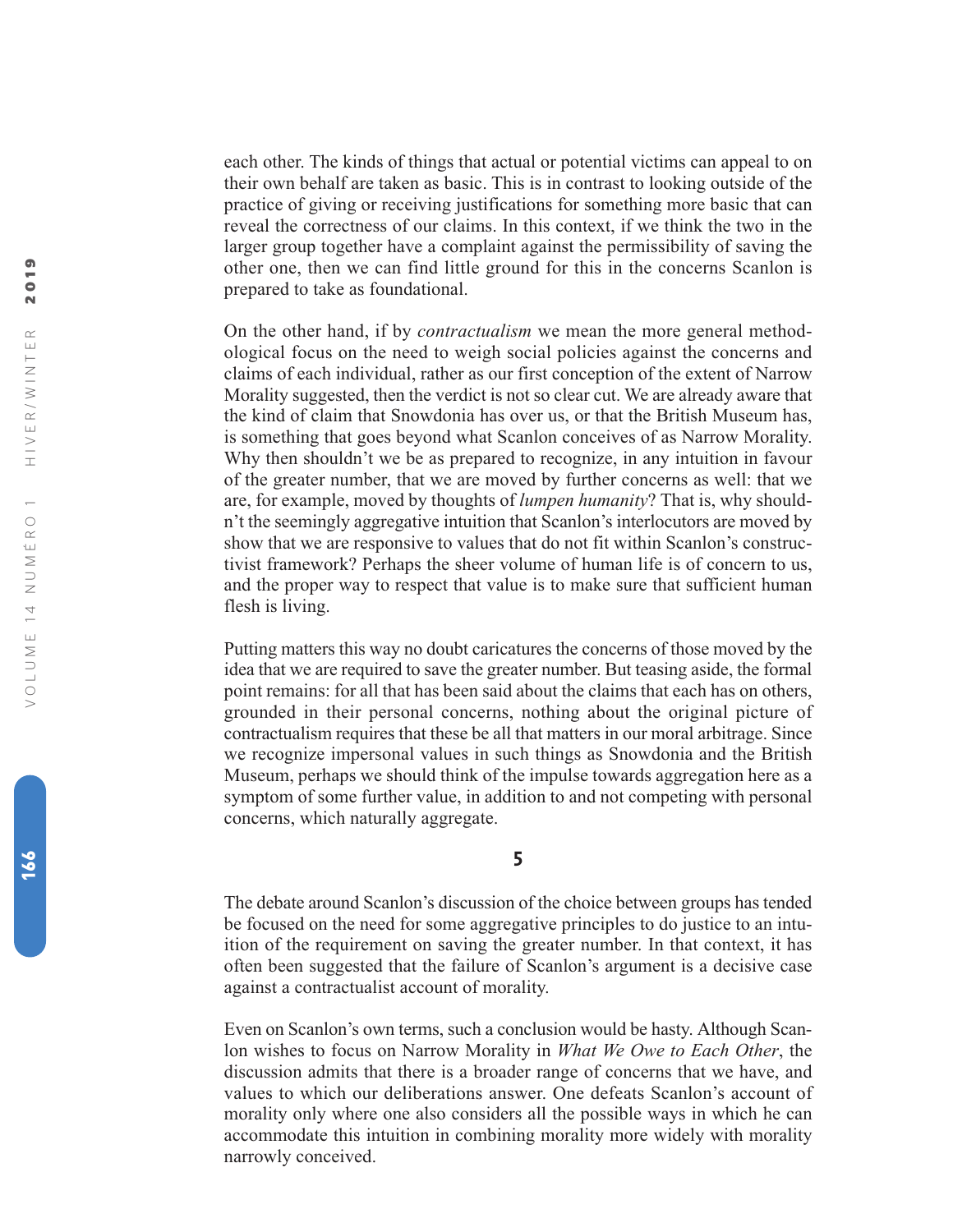Our discussion suggests that the state of play is even messier, however. For, strictly speaking, Scanlon seems moved not simply by contractualism *per se* but rather by his constructivist ambitions in providing a contractualist account of Narrow Morality. It is in the latter context that an appropriate range of personal values is acknowledged when asking how individuals (potential victims, putative violators) can arbitrate the policies that bear on their lives. Constructivism can only recognize the importance of the greater number if this consideration can be derived from this pattern of justification.

Suppose, then, that contractualism is not simply to be identified with Scanlon's constructivism. A more modest contractualism needn't be worried at all that there are things of value that impose requirements on us beyond the requirements that other people can directly impose on us. They may happily grant that the natural beauty of Snowdonia imposes a direct constraint on any acceptable social policy, independently of our concern about how others' interest in that beauty may generate a complaint. By analogy, then, they may interpret the intuition that one is required to save the greater number *if* they think this a correct demand, as showing that there are additional values to be respected in our social policies: as I put it above, they may recognize the value of lumpen humanity.

Note that to see lumpen humanity as a value, and hence as imposing constraints on our actions or demands on our resources, is not yet to agree to any aggregative principle as such, or even to allow that the concerns of individuals can be overridden by our respect for this important concern. If the claims of individuals balance against each other, and the stringent demands of urgent need of one person cannot override those of any other, as is suggested in the initial set up of the lifeboat, then the value of lumpen humanity will have no greater power to override. Rather, the proposal here is that, with all individual concerns balanced, the requirement to act in one way rather than another arises through the existence of a further consideration bearing on our action, where otherwise there would be moral indifference.

**6**

We are now in a position to draw three tentative conclusions.

First, the suggestion that the value of lumpen humanity might play a role within the scope of what we owe to each other is made in a friendly spirit towards those who feel the force of the intuition that it would sometimes be wrong not to save the greater number, particularly in cases of rescue between groups unequal in number and facing the same injury. Like me, some will be less moved by this intuition and seek to depart from consequentialism even in these cases. However, this is not the only context in which to apply the suggestion that we might understand the scope of what we owe to each other in the first, rather the second of the readings suggested at the outset. If we read the scope of what we owe to each other merely as including the benefits, harms, rewards, and so forth that we distribute among ourselves, and allow impersonal reasons, then we have a direct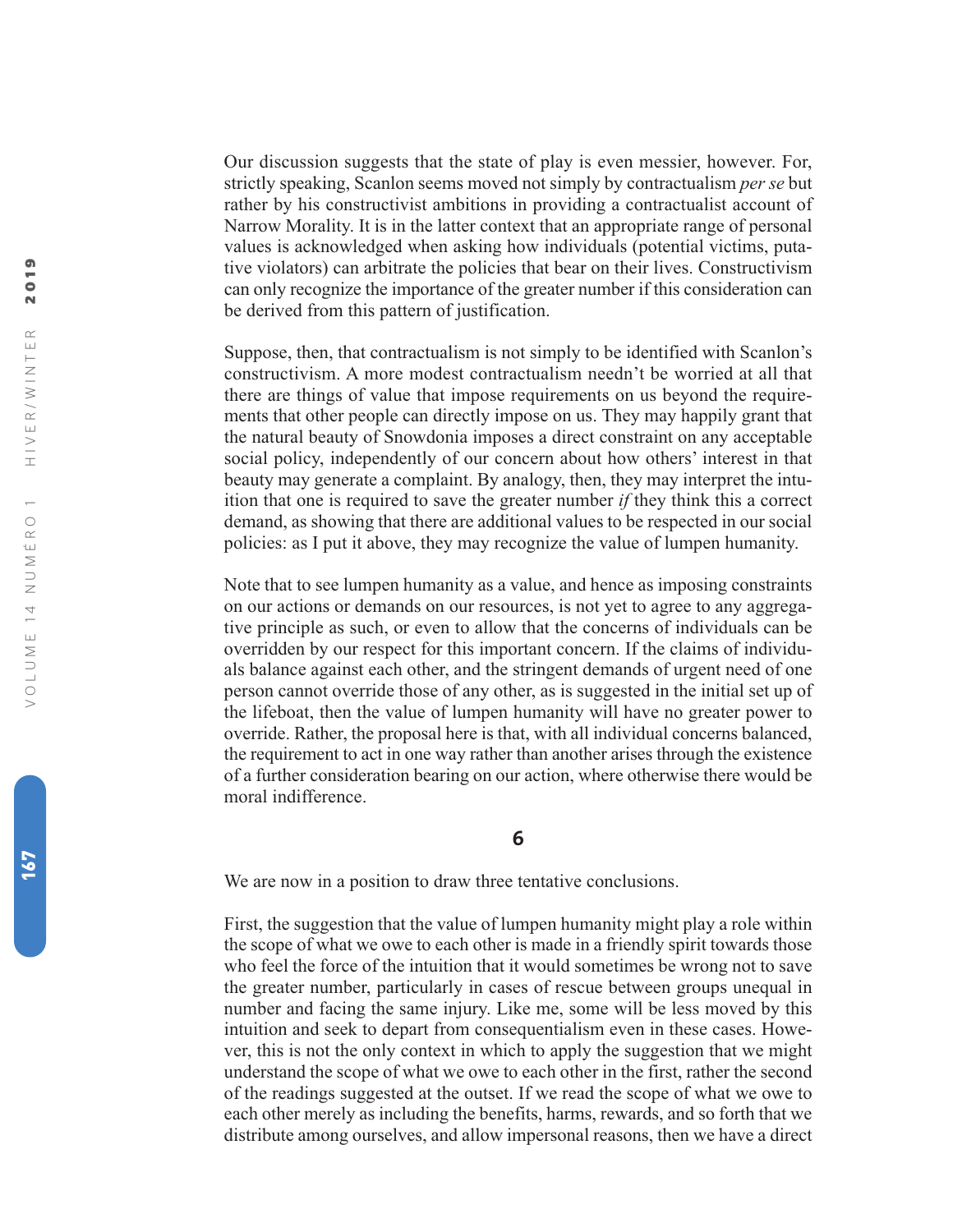way of arguing that we ought to preserve Snowdonia or the integrity of the British Museum, without having to go through the detour of concerns and interests that individuals rest in the beauty of the one and the cultural worth of the other.

The more interesting question, though, is in what sense this thinner conception of contractualism, one without the constructivist ambition, remains genuinely a form of contractualism. What does constructivism distinctively offer? Its broader ambition is great indeed: to provide an overview of the grounding of a large area of our ethical thought in the context of a need that human beings have to justify and explain their actions to each other. More specifically, it offers a substantial and interesting way of drawing the contrast between personal and impersonal value. For the constructivist, as we have seen, not only welfare need be counted as among personal concerns, but we can also include fairness or justice as a principal concern for individuals, to be contrasted with other things that stand outside of their immediate interests. So, if we give up constructivism, we can no longer explain why fairness is a distinctively contractualist concern, in contrast to natural beauty or social goods.

We might wonder what, if anything, remains of contractualism, if we don't have a sufficiently rich and distinctive set of contractualist values to ground political debate. I assume that no contractualist can ignore the distinctive claims of fairness or justice alongside individual welfare. And I take it the answer to the scope and content of contractualism remains within political theory rather than within the ambition of ethical thought, since we have given up the ambition of giving an overview of what makes our values, values. Instead, we have the very narrow constraint that the context of formulating and justifying social policies is one in which policies are justified to individuals. The concerns that we draw on in providing these justifications, and in balancing the claims of one against others, will partly draw on what is of value distinctively to those individuals, but plausibly can extend beyond it.

Whether this hallmark is too thin to provide a characterization of contractualism turns on how significant this constraint will turn out to be. The history of political theory suggests that as thin as the constraint is, it is nonetheless one difficult to do justice to. Most recently, many authors have urged, following Derek Parfit, that we should drop what he has called the "individualist restriction," and perhaps redefine a contractualism free of this constraint. I suggest this is the wrong move entirely. Particularly in the political context, or that of social policies that deal with distribution of benefits and harms or with the imposition of risks inherent in any human activity, insistence that we justify our decisions to individuals leads to very different arguments and sometimes to very different policies. How that insistence on justification to individuals leads to a substantive contractualism is a matter for discussion elsewhere, however.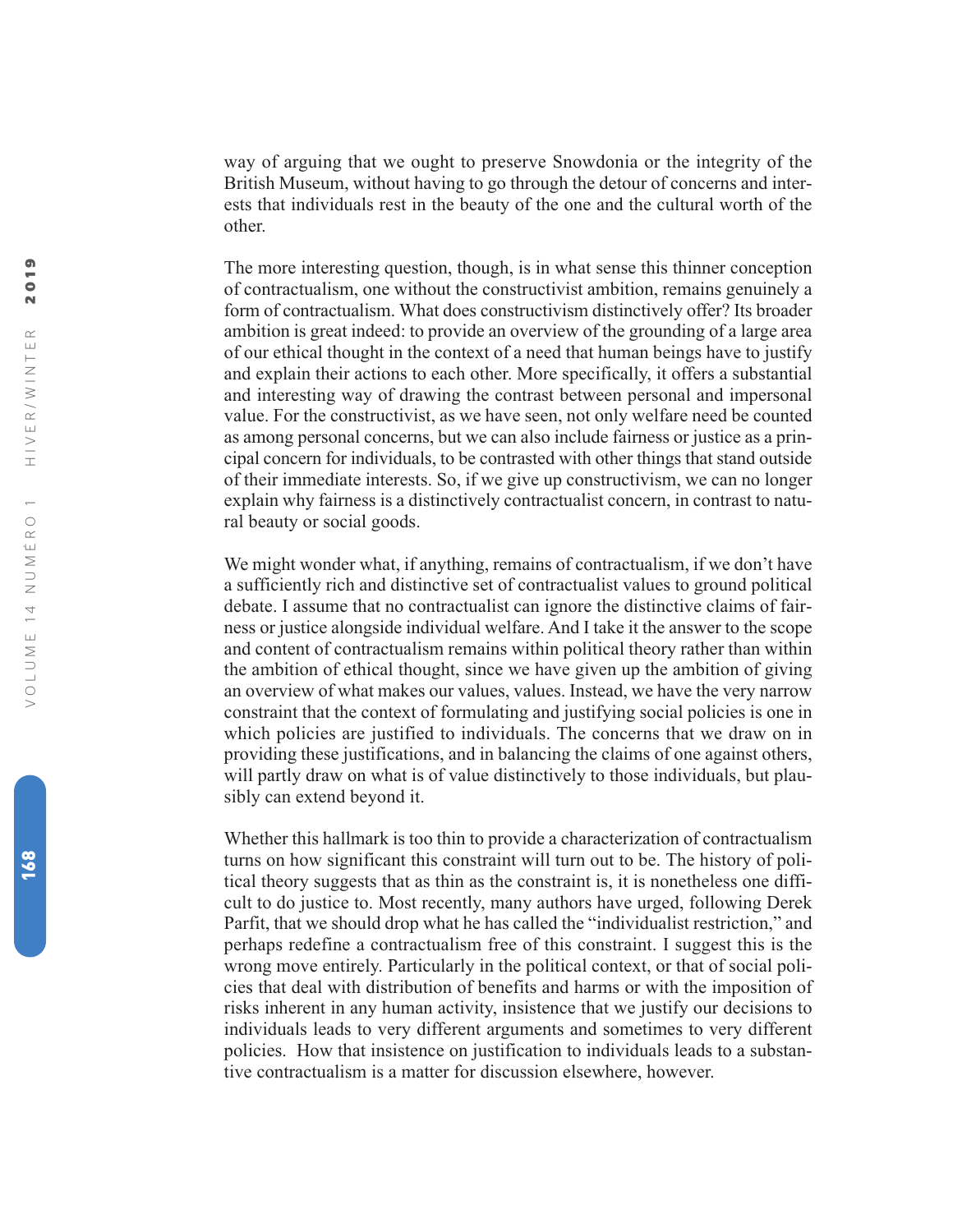## **ACKNOWLEDGEMENTS**

The paper on which this article is based was presented at a workshop devoted to metaethics at the Université de Montréal: "La métaéthique et ses implications normatives." The workshop was organized in honour of Ruwen Ogien, who died in May 2017: with him, the French analytical philosophy community has lost one of its most distinctive and original voices. My own text focuses on one of Ogien's philosophical concerns—namely, consequentialism. See, in particular, his small joint-authored book with Christine Tappolet (Ogien and Tappolet, 2008). Chapter 3 in that book, "Peut-on réduire les valeurs aux normes?," and, in particular, p. 80ff contain an enlightening overview and discussion of Scanlon's anticonsequentialism, and the role of values in his contractualism.

Let me add two words about my personal relation to Ruwen Ogien. Since we first met at a workshop at Cerisy-la-Salle in 1998, I have taken every opportunity to hear or read Ruwen: he was always illuminating, and he made philosophy fun. We may have disagreed about the appeal of consequentialism, but our views coincided about much else. I often found myself inspired by his positions, particularly in what I call "Regulation of Intimacy": his anti-authoritarianism and antipaternalism shone through in his *Penser la pornographie* , (Paris, PUF, 2003) and in *La panique morale* (Paris, Grasset, 2004). They are also at the centre of his own desperately humorous and perlucid analysis of the practices and language surrounding disease written during his own fatal illness: *Mes Mille et Une Nuits : la maladie comme drame et comme comédie* , Albin Michel, 2017.

For their comments on earlier drafts of this article, I am grateful to audiences at the Université de Montréal, the workshop on Aggregation and Risk at the LSE, the workshop in Practical Philosophy at the University of York, and my graduate seminars at the University of California, Berkeley, and UCL and, in particular, to Nick French, Johann Frick, Joe Horton, Mikayla Kelley, Dan Khokhar, Niko Kolodny, Mike Martin, Rowan Mellor, Christian Piller, Wlodek Rabi-nowicz, Joseph Raz, Christine Tappolet, and Nandi Theunissen.

## **NOTES**

- <sup>1</sup> For a good discussion of the "Impersonalist Restriction" in Scanlon, see Parfit (2011, p. 214ff).
- <sup>2</sup> For a particularly clear argument that Scanlon's treatment of the duty to save the greater number in cases of rescue highlights problems with his contractualism, see Raz (2003).

<sup>3</sup> Frances Kamm seems to adopt a different take on the place of the value of fairness in her review of *What We Owe to Each Other*, although she is not entirely explicit about it. She writes: "We cannot present as a reason for rejecting a principle that the acts it licenses are wrong, since in Scanlon's theory wrongness is only a property an act has once any principles licensing it are shown to be reasonably rejectable. However, *moral considerations other than wrongness (or rightness), such as unfairness*, can be given as a reason for rejection" (Kamm, 2002, p. 338, emphasis added).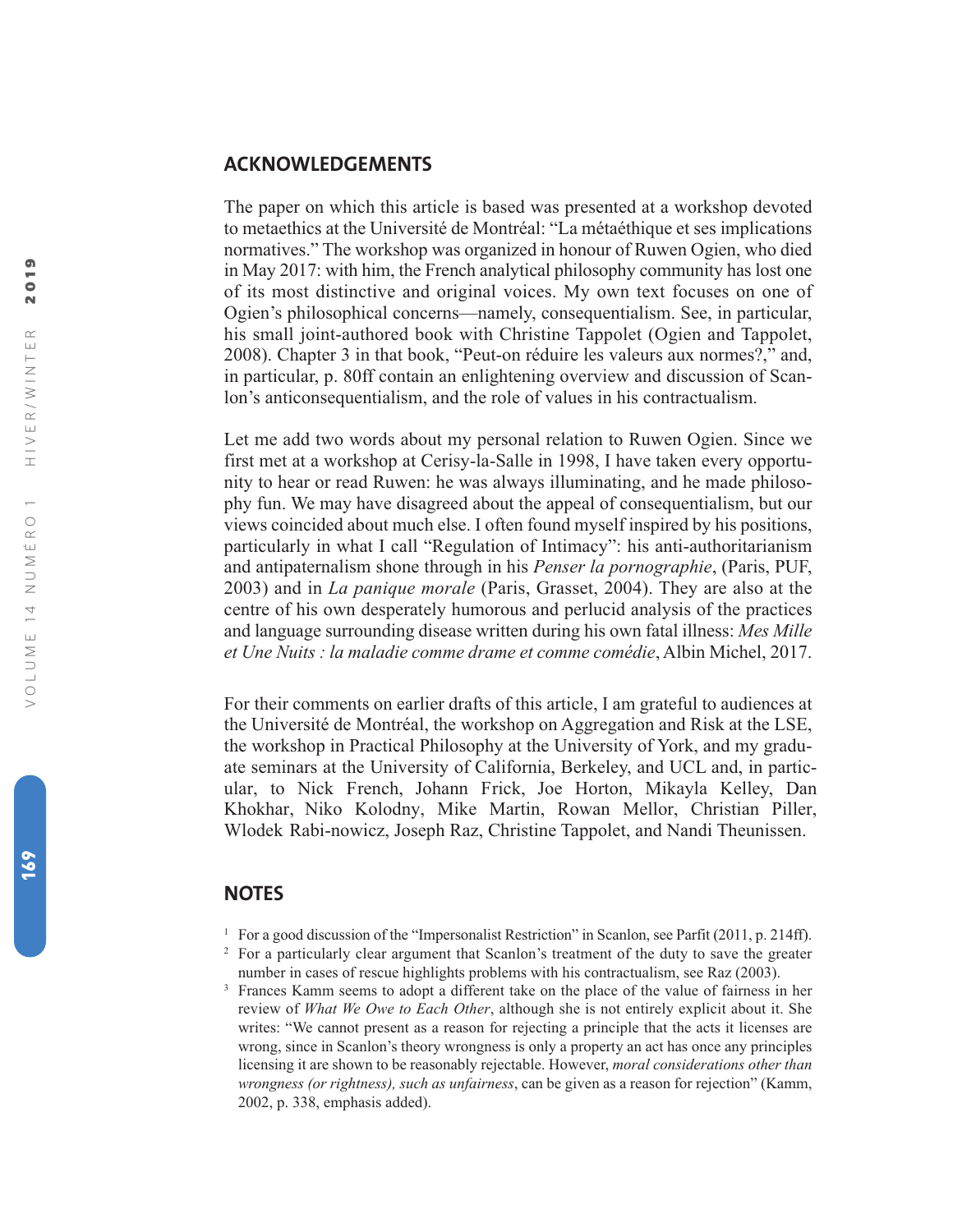- <sup>4</sup> See Scanlon, 1998, p. 235: Suppose that Jones has suffered an accident in the transmitter room of a television station. Electrical equipment has fallen on his arm, and we cannot rescue him without turning off the transmitter for fifteen minutes. A World Cup match is in progress, watched by many people, and it will not be over for an hour. Jones's injury will not get any worse if we wait, but his hand has been mashed and he is receiving extremely painful electrical shocks. Should we rescue him now or wait until the match is over? Does the right thing to do depend on how many people are watching—whether it is one million or five million or a hundred million? It seems to me that we should not wait, no matter how many viewers there are, and I believe that contractualism can account for this judgment while still allowing aggregative principles [in cases of rescue of one of two groups of people facing severe harm and unequal in number].
- <sup>5</sup> The original challenge to aggregation in cases of rescue of one of two groups unequal in number is in Taurek (1977). See also Anscombe (1967). Scanlon proposes a contractualist account of a duty to save the greater number in his discussion of the structure of contractualism (1998, p. 229-241).
- $6$  I have had my say in Munoz-Dardé (2005).
- <sup>7</sup> I develop this argument in greater detail in Munoz-Dardé (2005).
- <sup>8</sup> For an illuminating discussion of resources within the relational conception to envisage cases of rescue such as those discussed by Scanlon, see Wallace (2019, chapter 6). Wallace proposes that there might be a division of labour between individual morality and democratic decision making. When it comes to public policies, he suggests, we all have an ex ante interest in the adoption of policies that would save larger groups in cases of urgent emergencies and rescue. And the thought in favour of this is that on decision-theoretic grounds, one is always more likely, all other things being equal, to be in the larger group in any situation.